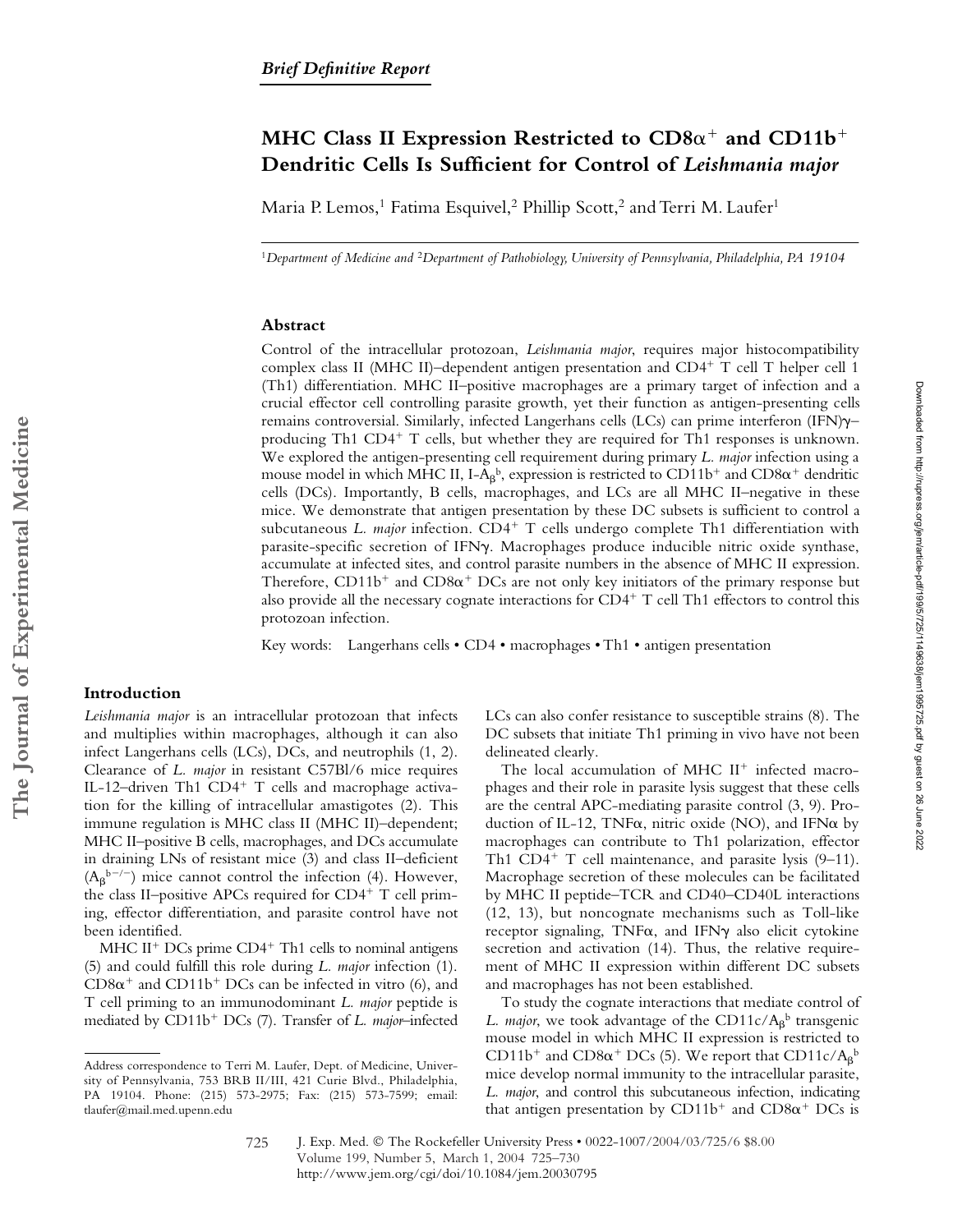sufficient for Th1 differentiation and effector functions throughout the primary response.

#### **Materials and Methods**

*Animals.* CD11c/A<sub> $\beta$ </sub><sup>b</sup> (5) and A<sub> $\beta$ </sub><sup>b-/-</sup> mice were bred in our colony (9 and 22 generations backcrossed to C57Bl/6). TCR  $\alpha^{-/-}$ , C57Bl/6, and B6.SJL (CD45.1) mice were obtained from Jackson Laboratories. Mice 6–10 wk of age were used in all experiments.

*Contact Sensitization and LC Isolation.* Mice were anesthetized, shaved, and painted on the back with  $30 \mu$  FITC (Sigma-Aldrich) diluted in 1:1 acetone/dibutyl acetate (Sigma-Aldrich) as described previously (15). 18–24 h after application of FITC, brachial, inguinal, and auricular LNs were digested at room temperature in 0.8 mg/ml collagenase type IV (Worthington Biochemicals) and 0.05% DNase I (Sigma-Aldrich) for 30–45 min.  $CD11c<sup>+</sup>$  cells were purified using CD11c MACS beads (Miltenyi Biotech) on paramagnetic AUTOMACS columns according to the manufacturer's instructions.  $CD11c<sup>+</sup>$  cell purity ranged from 85 to 95%.

*Flow Cytometry.* Single cell suspensions were blocked with anti-FcRII/III (24G2; American Type Culture Collection). Staining of APCs was performed in PBS with 2% BSA, 2 mM EDTA, 1  $\mu$ g/ml mouse IgG (Sigma-Aldrich), and 1  $\mu$ g/ml rat IgG (Sigma-Aldrich). All conjugated antibodies used for staining were obtained from BD Biosciences. Intracellular staining was performed on 1% PFA fixed samples, which were permeabilized with 2% BSA and 0.02% saponin in PBS. For intracellular IFN $\gamma$ staining, LN cells were first stimulated with 50 ng/ml PMA and 500 ng/ml ionomycin in the presence of 2 nM monensin for 5 h at 37°C. Samples were analyzed on a FACSCalibur™ (BD Biosciences) using CELLQuest™ software. All dot plots have a log axis of  $10^{0}$ – $10^{4}$ .

*Polyclonal T Cell Purification.* B6.SJL spleen and LN suspensions were incubated with supernatants of 24G2, RA3, M1/70, and M5/114 (American Type Culture Collection) followed by goat anti–rat IgG magnetic beads (Polysciences, Inc.) and cells were removed by attaching to a magnetic stand (Bio-Mag; Polysciences, Inc.).

L. major Infections and Analysis. Purified CD45.1<sup>+</sup> CD4<sup>+</sup> T cell suspensions were transferred i.v. into hosts. 1 d later, the hind footpad was infected with 5 105 stationary phase *L. major* promastigotes (MHOM/IL/80/Friedlin) grown in Grace's media as described previously (16). Footpad swelling was measured with a digital caliper and reported as the difference between infected and uninfected hind footpads. Standard deviation represents the difference in measurements within individual mice of the same genotype. Mice with swelling  $>5$  mm were killed.

4, 7, or 9 wk after infection, infected footpads were processed for parasite counts (16) or immunohistochemistry (5). Antibodies GK1.5, M5/114, N418 (American Type Culture Collection), inducible NO synthase (iNOS)-FITC, and IFN $\gamma$  (BD Biosciences) were used. FITC-stained slides were visualized on an IMT-2 fluorescence microscope (Olympus) and analyzed using SPOT software (HiTech).

Splenic CD4<sup>+</sup> T cells were purified using CD4 MACS beads (Miltenyi Biotech) on AUTOMACS columns. C57BL/6 T-depleted splenocytes were prepared by low-toxicity complement depletion (Cedarlane) with anti-Thy1 (MMT1) antibodies.  $10^6$  CD4<sup>+</sup> T cells were cultured with  $5 \times 10^6$  C57Bl/6 T-depleted splenocytes and 10 μg/ml soluble *L. major* antigen (16) for 3 d. Supernatants were analyzed by sandwich ELISA for IFN $\gamma$  production.

#### **Results and Discussion**

To test the sufficiency of  $CD11b^+$  and  $CD8\alpha^+$  DC antigen presentation in control of *L. major* infection, we infected CD11c/ $A_{\beta}$ <sup>b</sup> mice. In CD11c/ $A_{\beta}$ <sup>b</sup> mice, the CD11c promoter reconstitutes  $A_\beta{}^b$  expression in B6  $A_\beta{}^{b-/-}$  mice (5).  $CD8\alpha^+$  and  $CD11b^+$  DCs are class II positive, but other DC subtypes, specifically plasmacytoid DCs and LCs lack I-A $^{\rm b}$  expression (5). B cells, macrophages, and parenchymal cells are also MHC II negative (5). We used  $CD11c/A$ <sup>b</sup> mice to determine the role of different APCs in the Th1 response to *L. major*.

*MHC II Expression in CD11c/A<sub>β</sub>b*</sub> *Mice.* First, we determined whether APC subsets from  $CD11c/A<sub>\beta</sub><sup>b</sup>$  mice maintained their MHC II–negative phenotype after exposure to inflammatory signals in vivo. LCs migrating out of skin explants lacked MHC II expression in CD11c/ $A_\beta{}^b$ mice (5). To examine LC expression during inflammation, we painted the ears and dorsal skin of mice with FITC diluted in irritant. In response to the stimulus, FITC-painted epidermal DCs migrated into the draining LNs, and were detected within 16–48 h (reference 15 and unpublished data). FITC-painted cells only migrated into skin-draining LNs, indicating specific painting of LCs (unpublished data). We analyzed FITC-negative and FITC-positive DCs in skin-draining LNs for MHC II expression (Fig. 1 A). FITC-painted LCs from  $A_{\beta}^{b+/-}$  mice were MHC II bright; whereas, FITC-painted LCs from  $CD11c/A$ <sup>b</sup> mice re-



Figure 1. LCs, B cells, and macrophages lack MHC II expression in CD11c/ $A_{\beta}$ <sup>b</sup> mice. (A) MHC II expression on LCs (CD11c<sup>+</sup> FITC<sup>+</sup>) or resident LN DCs (CD11c<sup>+</sup> FITC<sup>-</sup>) obtained from the draining LNs of mice after epidermal irritation ( $n = 3$  per genotype). (B-D) MHC II levels on APCs harvested from draining LNs of mice infected with *L. major* 4–7 wk earlier. (B) CD11b<sup>+</sup> CD11c<sup>-</sup> macrophages. (C) CD45R<sup>+</sup> B cells. (D) CD11c<sup>+</sup> DCs. Histograms correspond to representative  $A_\beta{}^{b-/-}$ (light gray with dashed line), CD11c/A<sub>β</sub><sup>b</sup> (black line), and A<sub>β</sub><sup>b+/-</sup> (dark gray) mice.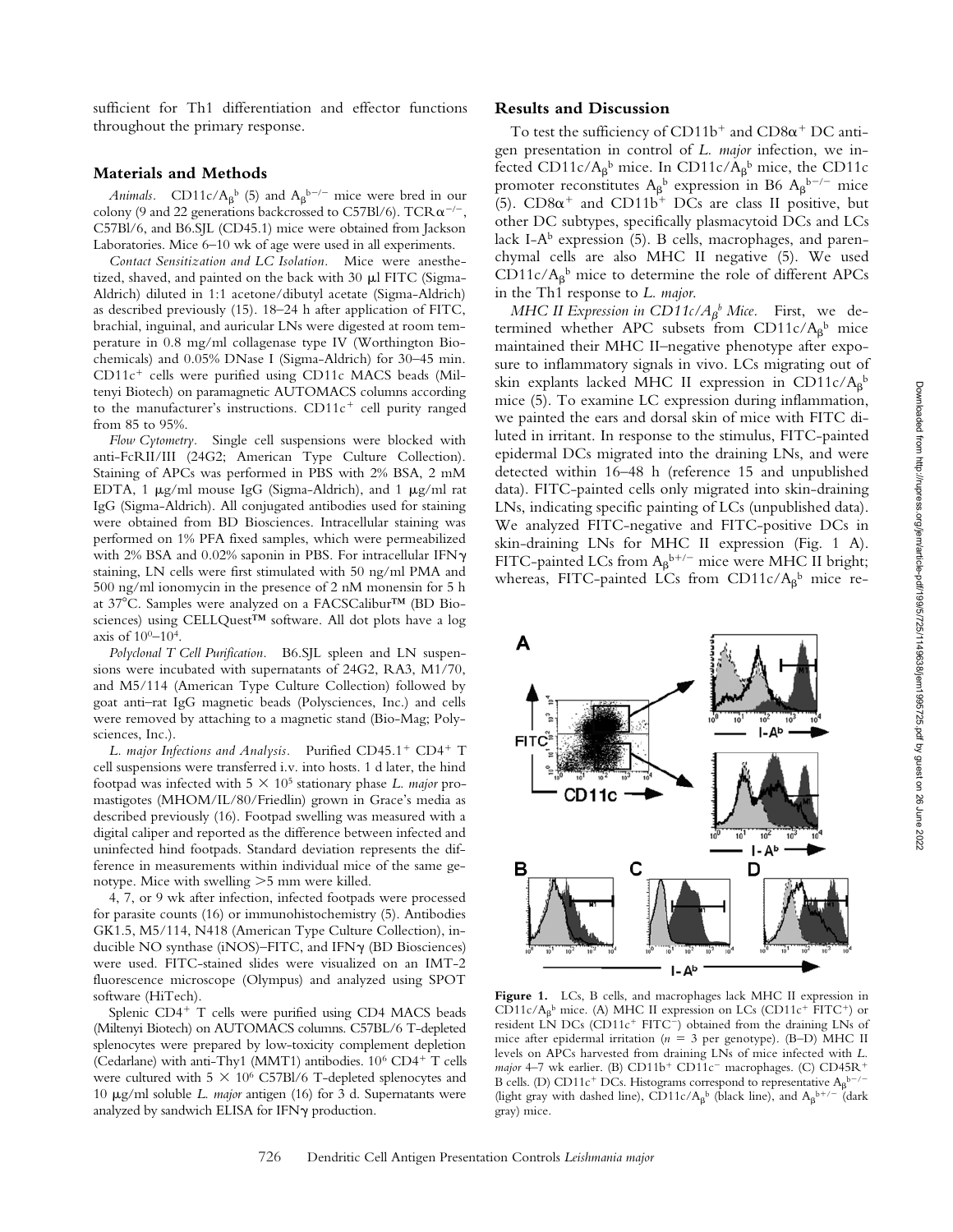mained MHC II negative. In contrast, FITC-negative DCs from  $A_{\beta}$ <sup>b+/-</sup> and CD11c/ $A_{\beta}$ <sup>b</sup> mice (including CD11b<sup>+</sup> and  $CD8\alpha^+$  cells) stained MHC II positive. Thus,  $CD11b^+$  and  $CD8\alpha^+$  LN DCs from  $CD11c/A_\beta^b$  mice, but not LCs, are MHC II positive during inflammation.

To verify that MHC II expression in CD11c/ $A_\beta{}^b$  mice remained restricted to  $CD8\alpha^+$  and  $CD11b^+$  DCs during *L*. *major* infection, we also examined APCs during infection. 4–7 wk after footpad infection, draining popliteal LNs of  $A_{\beta}^{b+/-}$  mice included MHC II<sup>intermediate</sup> CD11b<sup>+</sup> and  $CD8\alpha^+$  populations, as well as LCs, identified previously as MHC II<sup>high</sup> (17). Popliteal LNs of infected CD11c/A<sub>β</sub>b mice also contained MHC II<sup>intermediate</sup> populations, but lacked the MHC IIhigh population of LCs (Fig. 1 D). Instead, draining LNs in  $CD11c/A$ <sup>b</sup> mice contained an MHC IInegative population, suggesting that LCs lack MHC II throughout this chronic infection.

Macrophages and B cells in the CD11c/ $A_\beta{}^{\rm b}$  mouse model remain MHC II negative after in vitro exposure to IFNy or LPS (5). Macrophages from *L. major*–infected  $A_{\beta}$ <sup>b-/-</sup> and CD11c/A<sub>β</sub><sup>b</sup> mice also lacked surface MHC II, but A<sub>β</sub><sup>b+/-</sup> macrophages were MHC II positive (Fig. 1 B). Similarly,  $A_{\beta}^{b+/-}$  B cells had MHC II expression; whereas,  $A_{\beta}^{b-/-}$  and  $CD11c/A$ <sup>B</sup> B cells were MHC II deficient (Fig. 1 C).

Finally, it was important to establish that MHC II expression at the site of infection mirrored that in the LNs. Diffuse I-A<sup>b</sup> staining was observed in  $A_{\beta}^{b+/-}$  footpads, where MHC II expression was present in macrophages,  $CD11c^{+}$  DCs, and parenchymal cells (Fig. 4 C and not depicted; reference 3). In contrast,  $CD11c/A$ <sup>b</sup> lesions had MHC II expression limited to isolated  $CD11c^+$  foci (Fig. 4 C and not depicted). Thus, antigen presentation in  $CD11c/A$ <sup>b</sup> mice during *L*. *major* infection is restricted to  $CD8\alpha^+$  and  $CD11b^+$  DCs both in the LN and at the primary site of infection.

Control of L. major.  $CD11c/A$ <sup>b</sup> mice lack MHC II expression on cortical thymic epithelium and have no MHC II-restricted CD4<sup>+</sup> T cells (5). However, adoptive transfers of naive polyclonal CD4<sup>+</sup> T cells into SCID and RAG-deficient mice restore control of *L. major* infections (18, 19). Therefore, we transferred  $15-20 \times 10^6$  polyclonal CD45.1<sup>+</sup> T cells into  $A_{\beta}^{b-/-}$ ,  $A_{\beta}^{b+/-}$ , or CD11c/ $A_{\beta}^{b}$  mice 1 d before infection. TCR $\alpha$ <sup>-/-</sup> mice were also infected because they have wild-type expression of I-A<sup>b</sup> but, like CD11c/A<sub>β</sub>b mice, would depend on transferred cells for parasite control. Mice were infected in the footpad with  $5 \times 10^5$  stationary phase promastigotes on day 1, and footpad swelling was monitored weekly (Fig. 2 A). In  $A_{\beta}^{b+/-}$  mice, lesion size peaked at week 5 and resolved by week 8. In contrast,  $A_\beta{}^{b-/-}$ mice developed large nonhealing lesions requiring euthanasia between weeks 6 and 9. Parasite titers were consistent with lesion size (Fig. 2 B). Thus, control of parasite growth and lesion resolution was MHC II dependent.

The disease courses in  $CD11c/A$ <sup>b</sup> and MHC II–positive  $TCR\alpha^{-/-}$  mice infected with *L. major* were similar. Minimal swelling was detected throughout the infection, suggesting a role for endogenous  $CD4^+$  T cells in the development of local inflammation (Fig. 2 A). However, CD4<sup>+</sup> T



Figure 2.  $CD8\alpha^+$  and  $CD11b^+$  DC antigen presentation is sufficient for control of *L. major* lesions. (A) Footpad swelling in infected  $A_{\beta}{}^{b-/-}$ , CD11c/A<sub>β</sub><sup>b</sup>, A<sub>β</sub><sup>b+/-</sup>, and A<sub>β</sub><sup>b+/+</sup> TCR $\alpha$ <sup>-/-</sup> mice that received CD45.1<sup>+</sup> T cells before infection ( $n = 5$  mice/genotype). (B) Parasite load at 6–9 wk after infection expressed as logarithm of parasite counts. Standard error of 4–7 mice/genotype is indicated. There was no difference in pathogen clearance amongst CD11c/A<sub>p</sub>b, A<sub>p</sub>b+/-, and TCR $\alpha^{-/-}$  mice, but all had significantly lower parasite loads than I-A<sub>β</sub><sup>b-/-</sup> mice (P < 0.002).

cells transferred into CD11c/ $A_\beta{}^b$  and TCR $\alpha^{-/-}$  mice– mediated parasite control efficiently; parasite loads 9 wk after infection were comparable to those of  $A_{\beta}^{b+/-}$  mice (Fig. 2 B). No footpad swelling was detected for 15 wk after infection (unpublished data), so CD4<sup>+</sup> T cells control *L. major* growth for an extended period rather than simply delay the outgrowth of the parasite. Thus, MHC II–dependent antigen presentation by  $CD11b^+$  and  $CD8\alpha^+$  DCs mediate all the functions necessary for control of *L. major*.

*L. major–dependent Th1 Differentiation.* To examine Th1 differentiation in response to *L. major*, IFNy production was assayed. First, CD4 T cells from draining (popliteal) or distant (cervical) LNs were harvested 4 or 9 wk after infection, and IFNy production was assayed after restimulation with PMA and ionomycin (Fig. 3 A). Distant cervical LNs served as a control for the absence of *L. major–* specific responses.  $CD45.1<sup>+</sup>$  cells (right quadrants) are transferred MHC II-restricted CD4<sup>+</sup> T cells; the CD45.1<sup>-</sup> CD4<sup>+</sup> T cells are endogenous cells (left quadrants).  $A_\beta{}^{b+/-}$ mice have endogeneous MHC II–restricted CD4 T cells, which produced most of the IFN $\gamma$  in the popliteal LNs. However, more CD4 T cells in the popliteal LNs produced IFNy than at distant sites. In contrast, MHC II– restricted transferred CD4<sup>+</sup> T cells did not accumulate in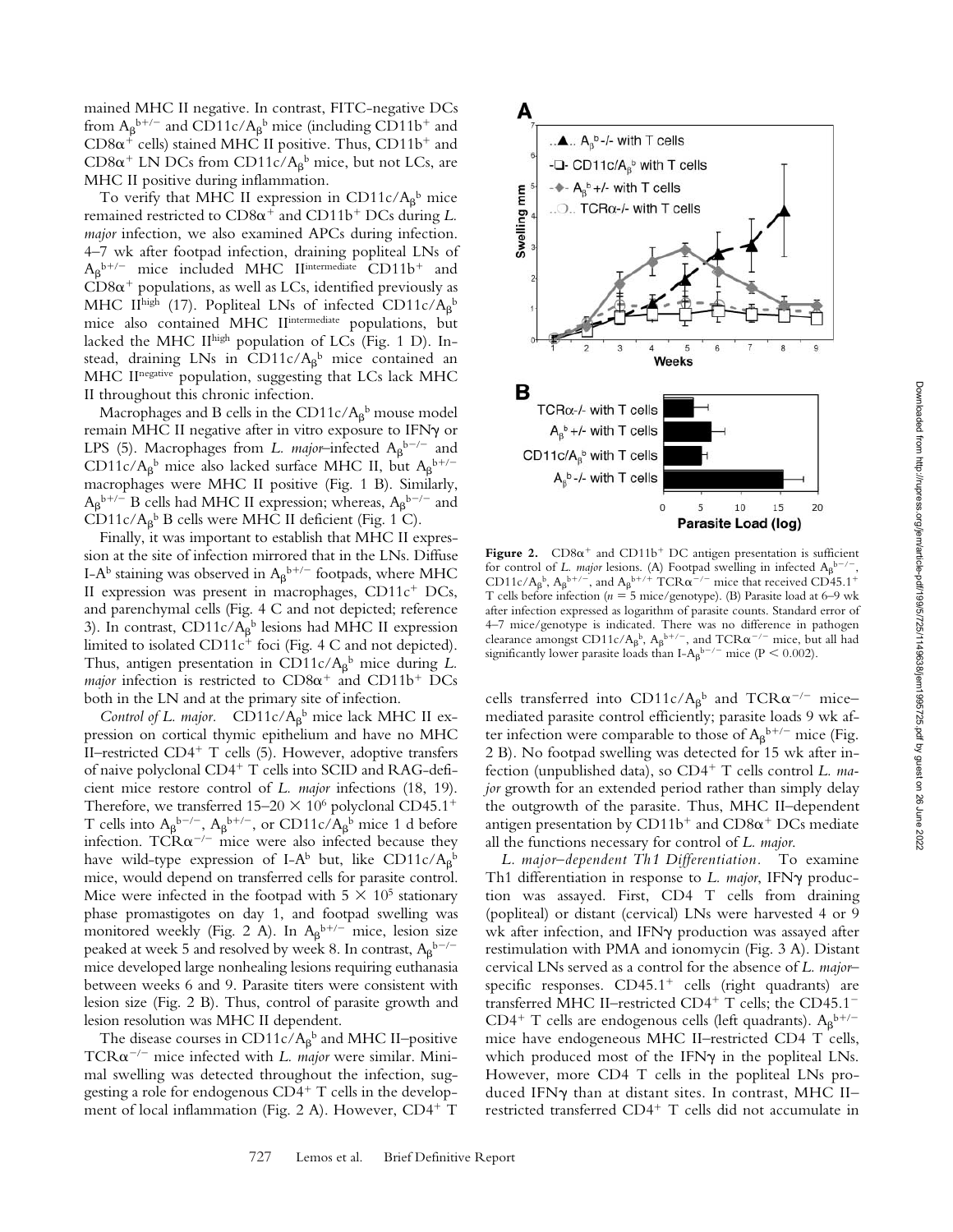

**Figure 3.** DCs mediate *L. major*–specific Th1 differentiation. (A) Intracellular IFN $\gamma$  staining from CD4 T cells 9 wk after footpad infection. Transferred CD45.1<sup>+</sup> cells and endogenous CD45.1<sup>-</sup> CD4<sup>+</sup> T cells are depicted.  $(n = 5-8$  mice/genotype). Under each dot plot, the total number of CD4<sup>+</sup> T cells recovered from the harvested LNs is shown. (B) IFN $\gamma$ production from purified splenic  $CD4^+$  T cells after 72 h of incubation with the indicated APCs, in the presence or absence of soluble *L. major* antigen (SLA).  $CD4^+$  T cells from three mice of each genotype were combined. This experiment is representative of three individual experiments.

the draining LNs of  $A_{\beta}^{b-/-}$  mice (4–6% of the transferred  $CD45.1<sup>+</sup>$  cells produced IFN $\gamma$  at this site, a proportion comparable to the staining in the cervical LNs). Endogenous MHC II-independent CD4<sup>+</sup> cells (probably NKT cells) do accumulate at the site of infection in  $A_{\beta}{}^{b-/-}$  mice, but cannot control the pathogen (4, 20, 21).

CD11c/ $A_{\beta}$ <sup>b</sup> and TCR $\alpha$ <sup>-/-</sup> mice, which lack endogenous MHC II-restricted CD4<sup>+</sup> T cells, accumulated CD45.1<sup>+</sup> CD4<sup>+</sup> T cells in the popliteal LNs, where  $20-$ 35% of the transferred CD4 T cells produced IFN $\gamma$  (Fig. 3) A). The increased IFN $\gamma$  production was specific, as <3% of the  $CD4^+$  T cells in the cervical LNs produced this cytokine. To confirm the antigen specificity of this Th1 response, splenic  $CD4^+$  T cells were purified and restimulated in vitro for 3 d. IFN $\gamma$  in the supernatants was measured by ELISA. Importantly, IFN $\gamma$  produced by CD4<sup>+</sup> T cells of  $A_{\beta}$ <sup>b+/-</sup>, TCR $\alpha$ <sup>-/-</sup>, and CD11c/ $A_{\beta}$ <sup>b</sup> mice was antigen specific and MHC II dependent (Fig. 3 B). Therefore, antigen presentation by DCs is sufficient for the local expansion of *L. major*–responsive MHC II–restricted CD4<sup>+</sup> Th1 cells. We used immunohistochemistry to confirm that *L. major*– specific Th1 cells migrated into the *L. major*–infected footpad. Strikingly,  $CD4^+$  T cells that secreted IFNy (not depicted) were present in the lesions of I-A<sub>β</sub><sup>b+/-</sup>, CD11c/A<sub>β</sub><sup>b</sup>, and TCR $\alpha^{-/-}$  mice, but not in  $A_{\beta}{}^{b-/-}$  footpads (Fig. 4 C). The result indicated that DC-restricted MHC II expression was sufficient for Th1  $CD4^+$  T cell differentiation, migration into infected sites, and effector function.

*L. major*–infected macrophages might not effectively prime  $CD4^+$  T cells, but they have been shown to enhance Th1 polarization in vitro (22). The current data suggest that any macrophage functions required for differentiation of Th1 effectors must be noncognate, perhaps functioning through TNF $\alpha$ , iNOS, or IFN $\alpha/\beta$  production (9-11). Similarly, LCs are either not necessary for anti–*L. major* responses or they do not need to express MHC II to play a role in Th1 immunity. However, it will be important to assess the requirement for LC MHC II expression during intradermal infection models, where LCs might be essential. However,  $CD11b^{+}$  and  $CD8\alpha^{+}$  DC subsets without LC or macrophage involvement are sufficient to mediate antigen presentation and Th1 differentiation during subcutaneous *L. major* infection.

*L. major–dependent Phagocyte Activation.* Parasite control depends on activation of phagocytes (2). Thus, either macrophage activation in CD11c/ $A_{\beta}^{\;\;b}$  mice is noncognate, or MHC class II–positive DCs can subsume functions normally attributed to macrophages. To analyze macrophage activation, we examined CD40 up-regulation and iNOS expression in macrophages harvested from popliteal LNs. Macrophages accumulated in the draining LNs of  $A_{\beta}^{\,b+/-}$ , CD11c/A<sub>β</sub><sup>b</sup>, and TCR $\alpha$ <sup>-/-</sup> mice, but not I-A<sub>β</sub><sup>b-/-</sup> mice (unpublished data). However, surface expression of CD40 staining was equivalent in all genotypes (Fig. 4 A). Thus, CD40 expression is independent of either Th1 effectors or cognate antigen presentation.

iNOS-dependent NO production also contributes to *L. major* control (2). Expression of iNOS in popliteal LN macrophages was only detectable in  $A_{\beta}^{b+/-}$ , CD11c/ $A_{\beta}^{b}$ , and TCR $\alpha$ <sup>-/-</sup> macrophages (Fig. 4 B). Macrophages in  $A_{\beta}$ <sup>b+/-</sup> and  $TCR\alpha^{-/-}$  mice contained more iNOS than those in CD11c/ $A_{\beta}$ <sup>b</sup> mice (Fig. 4 B), suggesting a cognate component to regulation of the enzyme, but this had no effect on parasite loads at weeks 4, 7, and 9 (Fig. 2 B and not depicted). Immunofluorescence of the footpad revealed that iNOS was also present in the infection site of  $A_{\beta}^{b+/-}$ , CD11c/A<sub>β</sub><sup>b</sup>, and TCR $\alpha$ <sup>-/-</sup>, but not A<sub>β</sub><sup>b-/-</sup> mice (Fig. 4) E). Thus, cognate macrophage–CD4 T cell interactions are not required for either  $CD4^+$  T cell recruitment to inflamed tissues or macrophage activation and effector functions.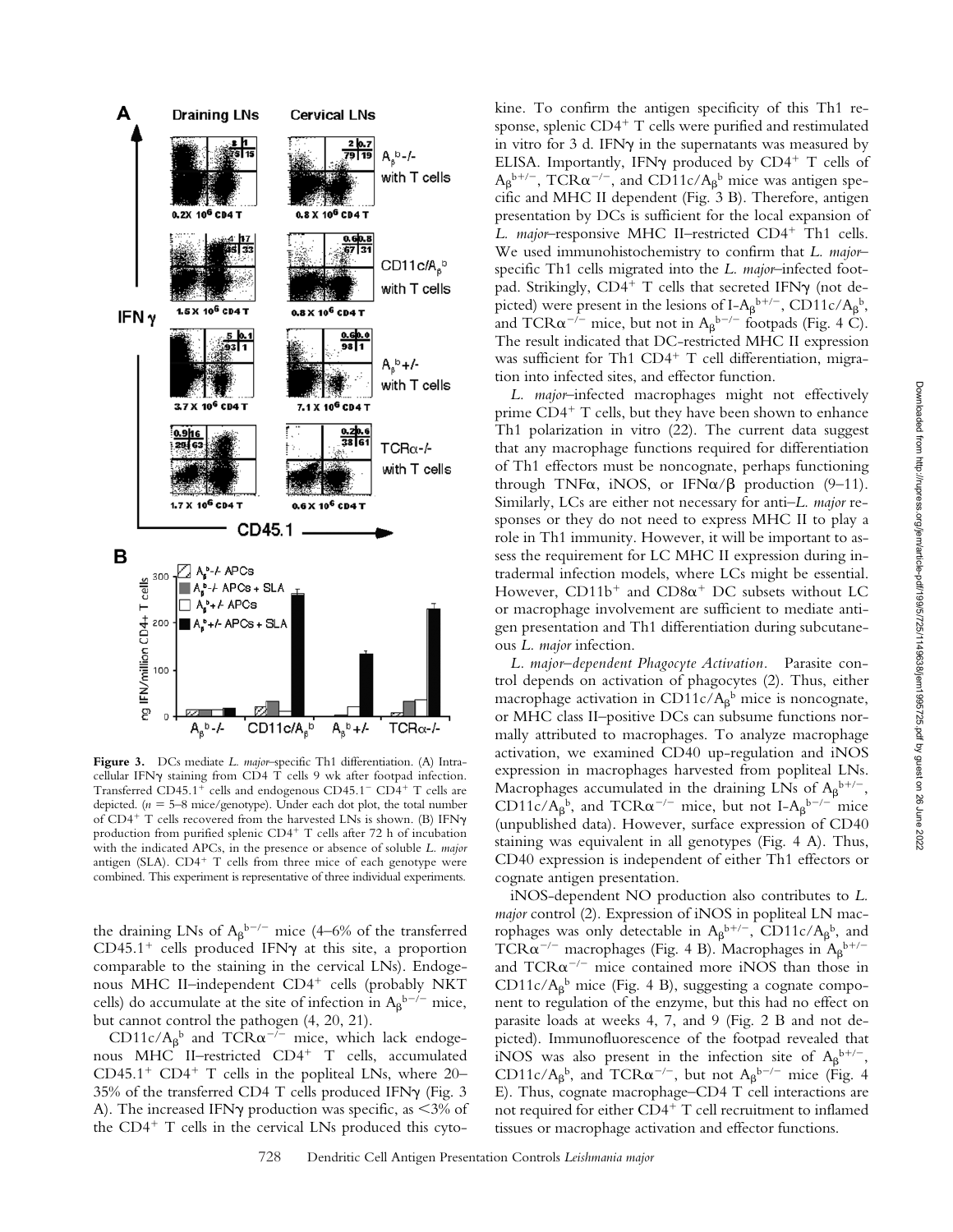

**Figure 4.** Macrophage effector functions are MHC II–independent. Footpads and popliteal LNs were harvested 4 wk after infection. (A) CD40 levels on draining LN macrophages (CD11b  $CD11c^-$  Gr1<sup>-</sup>). The dashed line depicts staining by an isotype control. (B) Intracellular iNOS in CD11b<sup>+</sup> CD11c<sup>-</sup> macrophages from popliteal LNs. (C and D) Immunostaining of footpad lesions stained for (C) CD4 and MHC II and iNOS (D).

One interpretation of our results is that IFN $\gamma$  production by differentiated effector  $CD4^+$  T cells at the site of infection is antigen dependent, and relies on  $CD11b<sup>+</sup>$  and  $CD8\alpha^+$  DCs. Indeed, we detected recruitment of CD11c<sup>+</sup> cells to local sites of infection. Therefore, the role of DCs in the primary immune response could extend beyond initiation of  $CD4^+$  T cell responses to control  $CD4^+$  T cell functions during the effector phase. Alternatively, IFN $\gamma$  secretion from activated  $CD4^+$  T cells could occur in the absence of cognate antigen presentation in vivo. In this scenario, MHC II–TCR interactions would be required for priming, but activated effector CD4+ T cells could secrete IFN $\gamma$  without further TCR triggering. This would imply that the effector cytokine delivery of the  $CD4^+$  T cell responses might be less specific than previously thought.

Finally, control of *L. major* infection also requires phagocyte activation and the killing of intracellular amastigotes (2). In CD11c/ $A_{\beta}$ <sup>b</sup> mice, MHC II-deficient macrophages must respond to IFN $\gamma$  and/or CD40–CD40L interactions without cognate T cell interactions. Thus, pathogen clearance functions attributed to macrophages, such as NO production, phagocytosis, and lysis of infectious organisms (9), lack the specificity requirements of antigen presentation. Our results imply that the immune system can avoid pathogens' attempts to block antigen presentation within the infected macrophage because antigen presentation by this cell type is not a requirement for activation or parasite lysis.

In conclusion, we have demonstrated the sufficiency of CD11b and  $CD8\alpha^+$  DC antigen presentation in the initiation and effector phases of Th1 immunity to *L. major*. Our

findings suggest that antigen presentation by macrophages, keratinocytes, pDCs, and LCs are not required for either differentiation of Th1 CD4<sup>+</sup> T cells responding to *L. major* or the effector phases that follow. It will be interesting to determine if other APCs play a more important role in secondary immune responses against *L. major* because memory CD4 T cells survey tissues where resident *L. major*–infected macrophages and LCs might be more important APCs.

We thank C. Hunter for critical review of the manuscript and R. Worth and B. Jones for assistance with immunofluorescence. We also thank the Flow Cytometry Facility at the University of Pennsylvania.

This work was supported by a Grant-in-Aid from the Pennsylvania/Delaware affiliate of the American Heart Association (T.M. Laufer) and the National Institutes of Health (AI 35914 to P. Scott).

*Submitted: 13 May 2003 Accepted: 18 December 2003*

### **References**

- 1. Scott, P., and C.A. Hunter. 2002. Dendritic cells and immunity to leishmaniasis and toxoplasmosis. *Curr. Opin. Immunol.* 14:466–470.
- 2. Reiner, S.L., and R.M. Locksley. 1995. The regulation of immunity to *Leishmania major*. *Annu. Rev. Immunol.* 13:151–177.
- 3. McElrath, M.J., G. Kaplan, A. Nusrat, and Z.A. Cohn. 1987. Cutaneous leishmaniasis. The defect in T cell influx in BALB/c mice. *J. Exp. Med.* 165:546–559.
- 4. Chakkalath, H.R., C.M. Theodos, J.S. Markowitz, M.J. Grusby, L.H. Glimcher, and R.G. Titus. 1995. Class II major histocompatibility complex-deficient mice initially control an